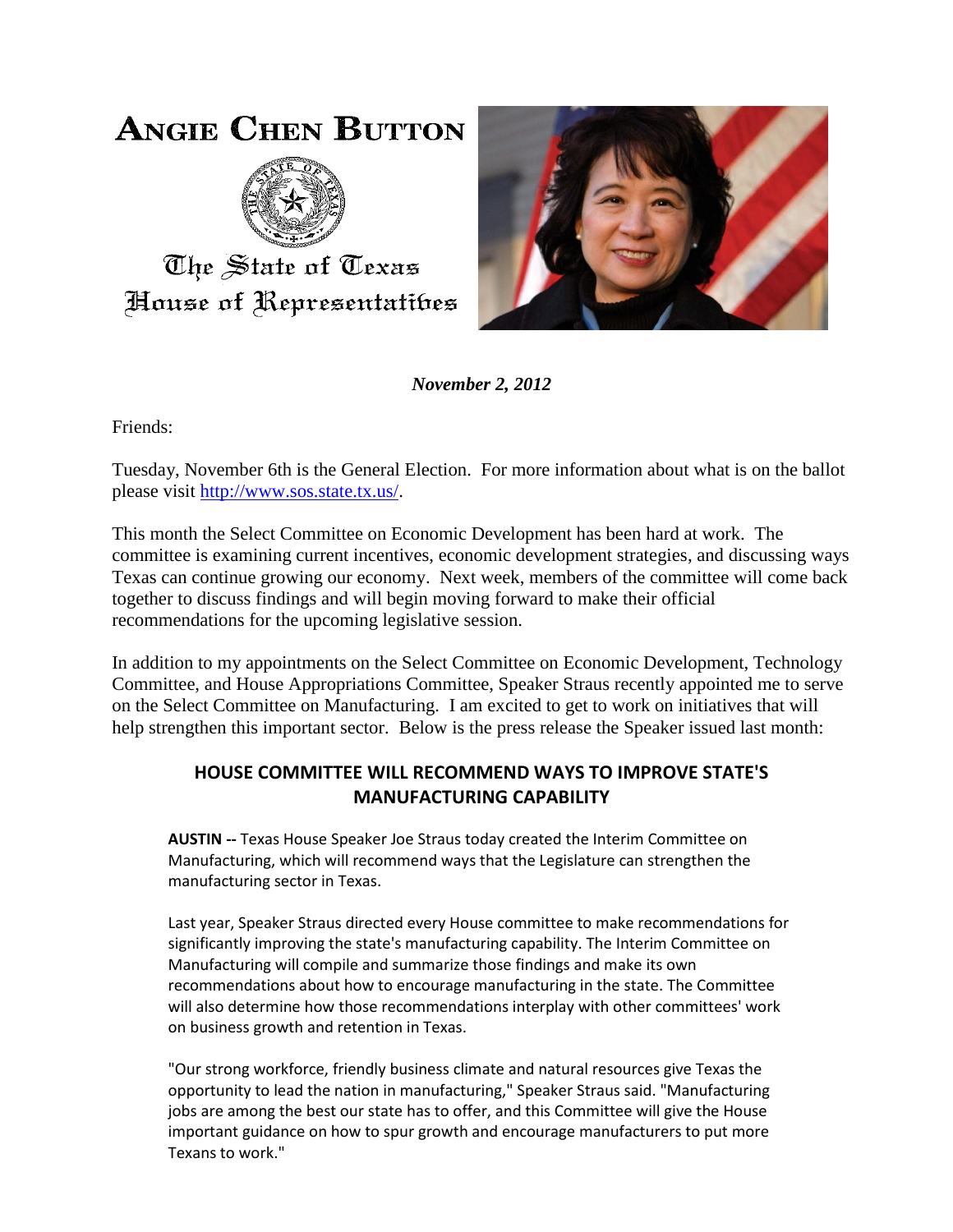Manufacturing is a \$192 billion industry in Texas, accounting for 15 percent of the Gross State Product. More than 800,000 Texans work in manufacturing, and on average they earn significantly more than workers in other sectors.

Rep. Jim Murphy of Houston will serve as Chairman of the Committee on Manufacturing, and Rep. Eddie Rodriguez of Austin will be Vice Chairman.

"I am honored to chair this Committee," Rep. Murphy said. "Manufacturing is a vital sector of our Texas economy and spurs the highest level of economic activity. Our recommendations will provide an important foundation as the House works to encourage the creation of more manufacturing jobs for Texans."

Speaker Straus also appointed the following Members to the Committee:

Rep. Carol Alvarado Rep. Angie Chen Button Rep. John Frullo Rep. Jason Isaac Rep. Eric Johnson Rep. Tracy King Rep. John Kuempel Rep. Lyle Larson Rep. George Lavender Rep. Marisa Marquez Rep. Sergio Muñoz Jr. Rep. Tan Parker Rep. Kenneth Sheets

The Committee will report its findings and recommendations, including drafts of legislation necessary to implement the recommendations, to Speaker Straus by Jan. 7, 2013. The Committee will expire at the start of the 83rd Legislature.

#### **Around the District**

It has been a busy month around the district. I love living in such a wonderful, active community. I was happy to attend the 2012 Double Tenth Banquet. The Camelot Neighborhood Association in Garland held a wonderful Annual Picnic and Chili Cook-Off this year. It was great to meet so many new friends and catch up with old ones. I was honored to present a resolution at the 10th Anniversary of the South Vietnam Air Force F5 Fighter Pilots Reunion. The Greater Dallas Asian American Chamber of Commerce organized a fantastic annual event. I enjoyed visiting the AACATX 2012 Awards Luncheon. It was good to meet so many impressive women at the 9th Annual Outstanding Women of Today Builders of Tomorrow Luncheon and Awards Ceremony hosted by Altrusa of Richardson. Below are photos of other events around the district I attended.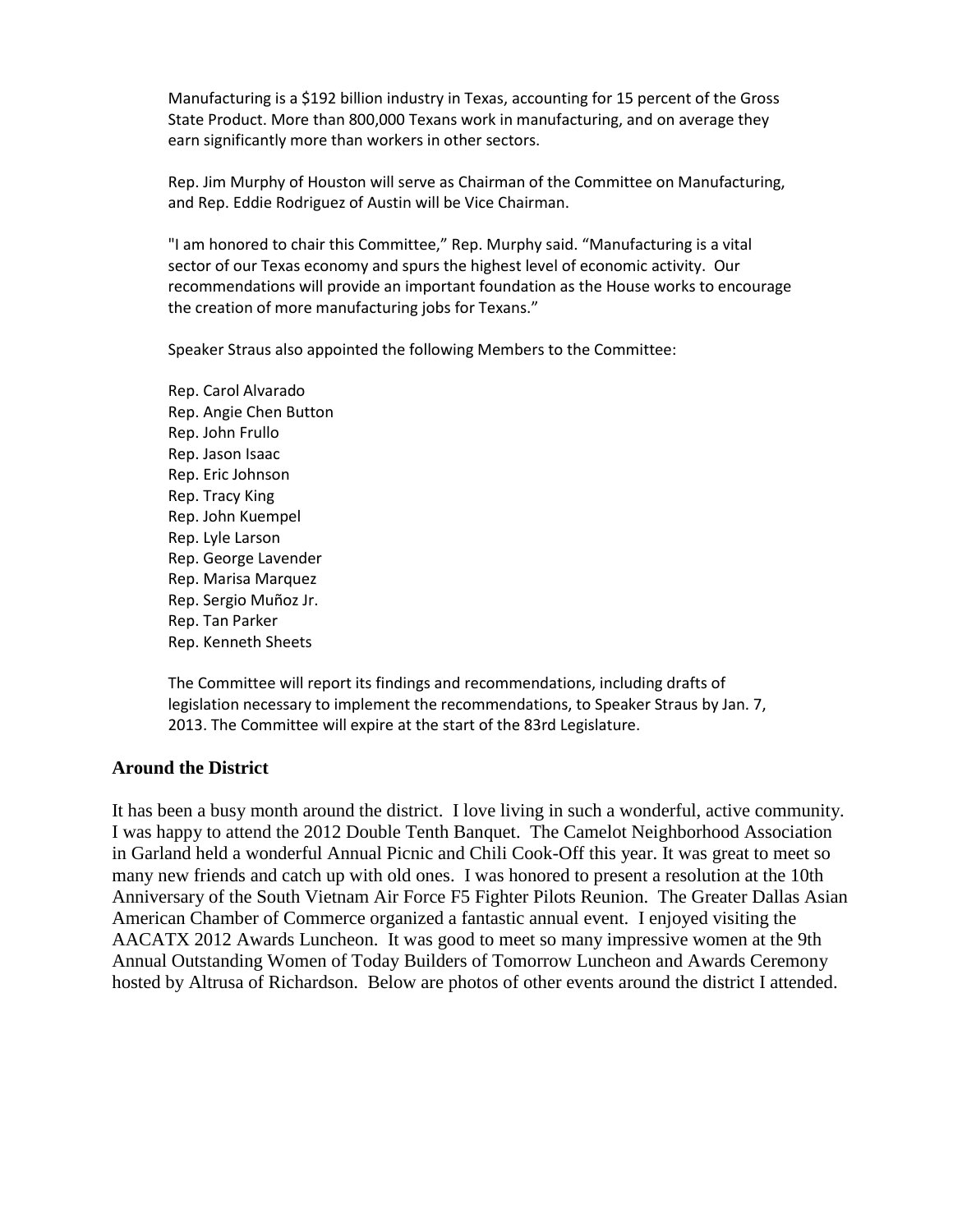

**Representative Angie Chen Button at the Opening Ceremony of the 27th Annual Sachse Fall Fest. To her left is Dallas County Constable Michael Gothard.**



**Pictured with the staff of Senior Care Center of Beltline in Garland. I was glad to tour this facility and speak to the wonderful staff and residents.**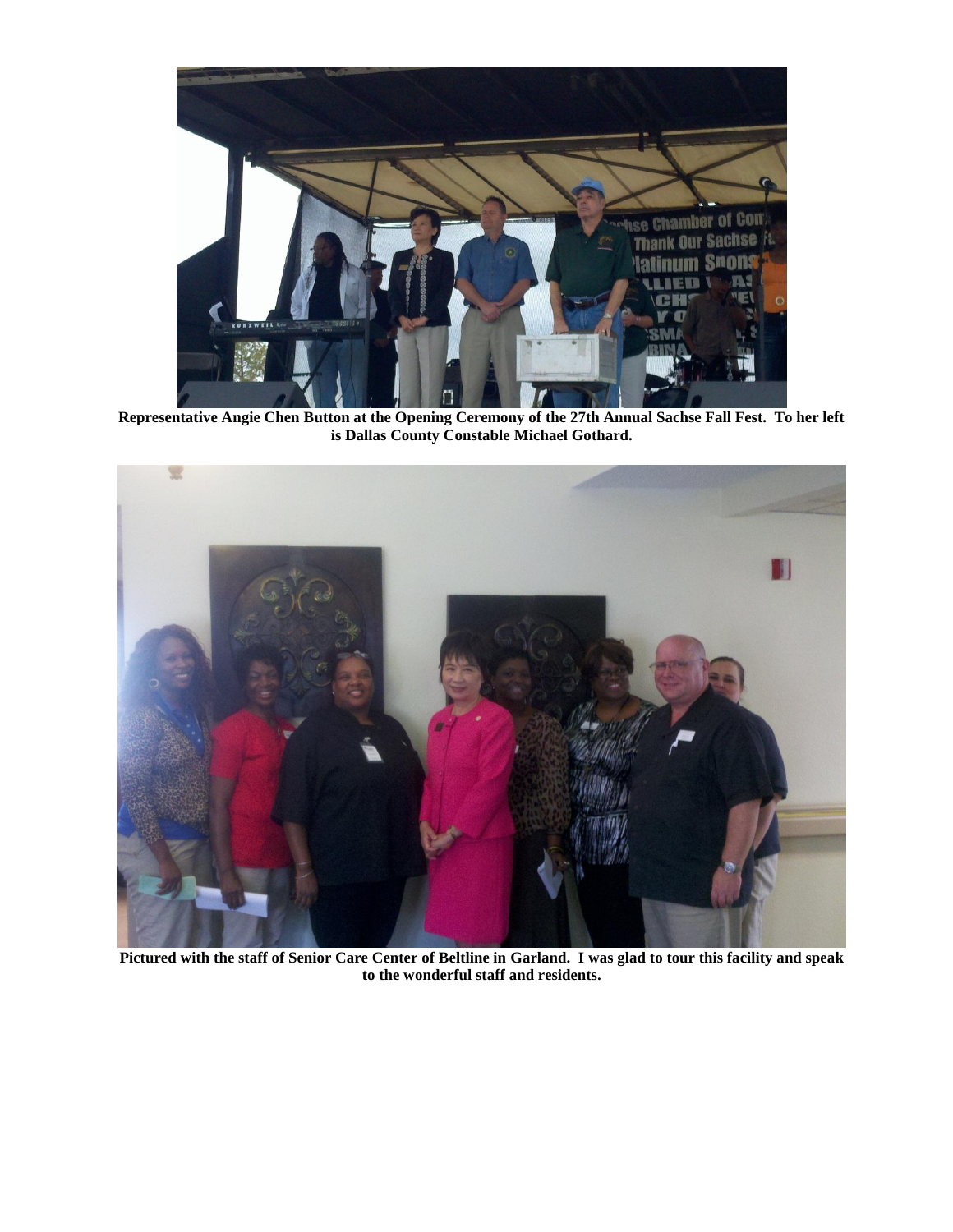

**With U.S. military veteran Jim Reed at the 2012 Congressional Veteran Commendation Ceremony for the Third District of Texas hosted by Congressman Sam Johnson.** 



**Touring Fujitsu in Richardson. From left to right: Doug Moore, Representative Button, Yozaburo Tajima, and Barrie Hall.**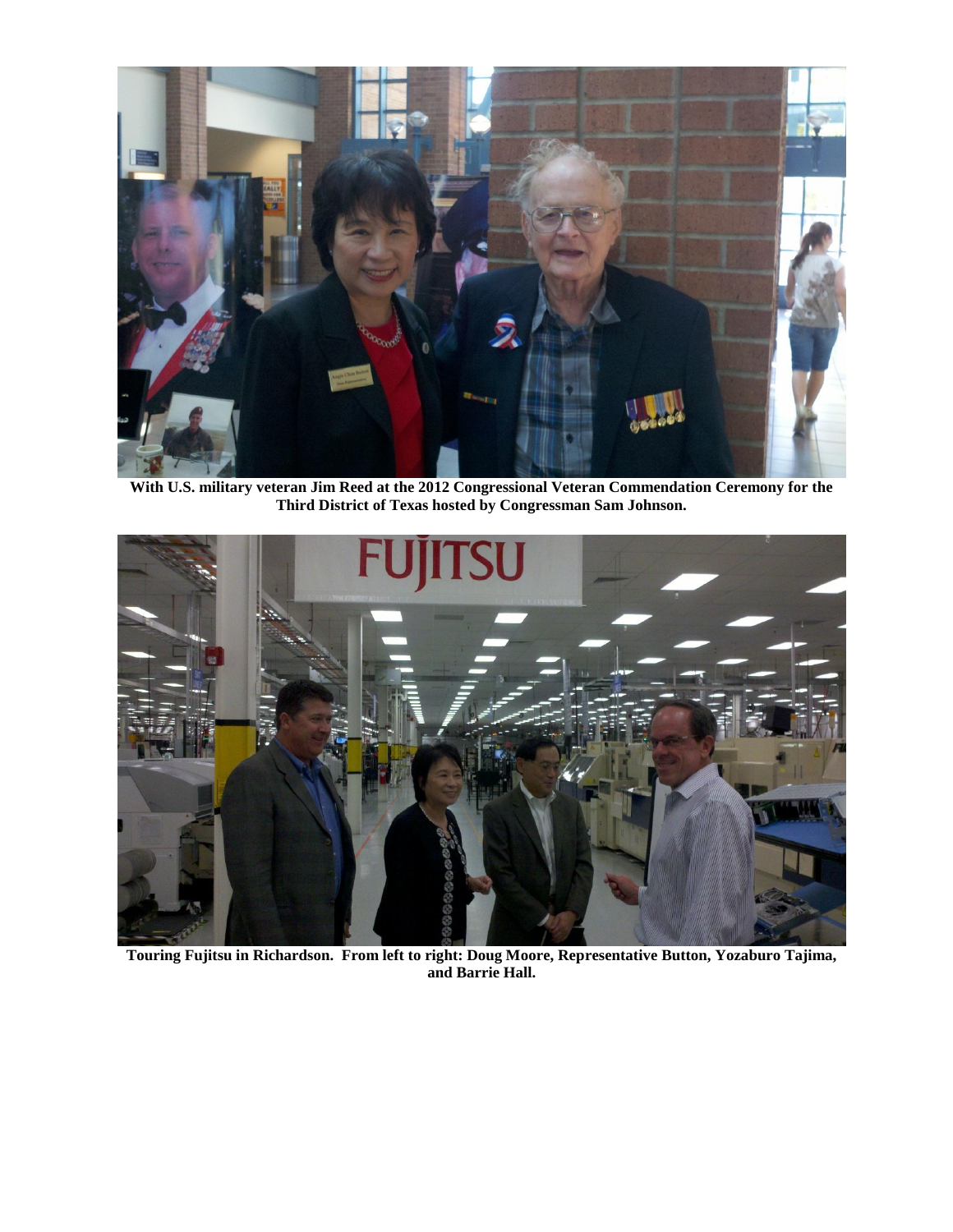

**At the ITT Technical Institute of Richardson Community Leaders' Luncheon. From left to right: Karina Olivares of the Garland Chamber of Commerce, Representative Button, Ryan Abrey of the Richardson Chamber of Commerce, and Garland Mayor Ronald E. Jones.**



**Pictured with retiring Rowlett Fire Chief George Harris. I was happy to present Chief Harris with a resolution congratulating him on his decades of service to the City of Rowlett.**

#### **District Appreciation and Holiday Open House**

I would love for you to join me for this special event held for the wonderful constituents of House District 112. Please RSVP to ensure we can accommodate everyone to: [Angie.Button@house.state.tx.us](mailto:Angie.Button@house.state.tx.us)